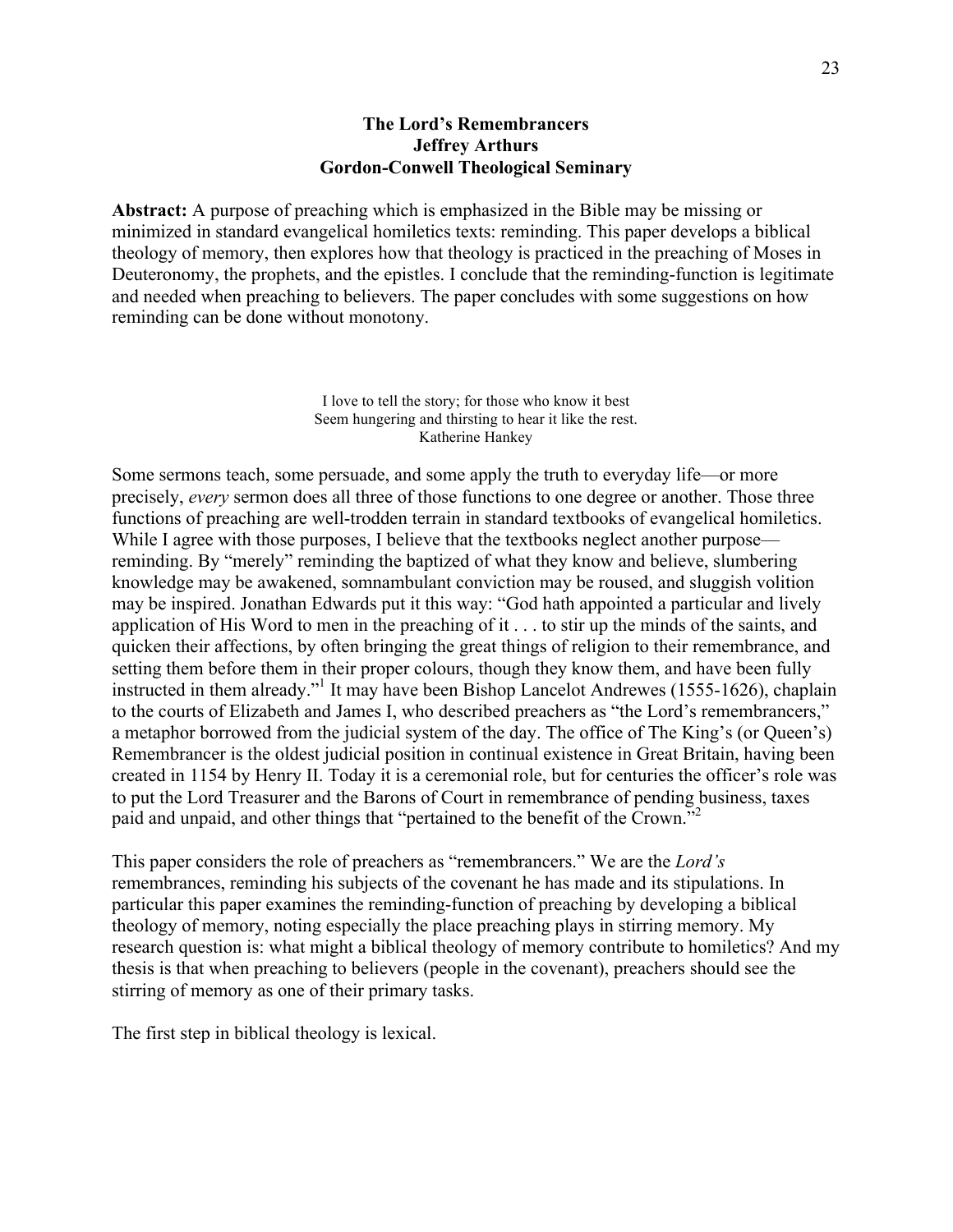# **Lexical Considerations**

The two most important terms for this exploration are the Hebrew word *zakar* and its cognates, and the Greek word *mnemoneuo* and its cognates. The following table summarizes lexical data:

| <b>Term</b>             | Form                                   | <b>Meaning</b>                                                                               | <b>Example</b>                                                                                                                                                                                     |
|-------------------------|----------------------------------------|----------------------------------------------------------------------------------------------|----------------------------------------------------------------------------------------------------------------------------------------------------------------------------------------------------|
| Zakar                   | Qal (169x)                             | Remember, call to mind,<br>pay attention to (often<br>accompanied by appropriate<br>actions) | Psalm 137:1, "By the waters of<br>Babylon, there we sat down and<br>wept when we remembered<br>Zion."                                                                                              |
|                         | Hiphil $(41x)$                         | To cause to remember, to<br>invoke, to mention                                               | 1 Sam. 4:18, "As soon as he<br>mentioned the ark of God, Eli fell<br>over backward from his seat."                                                                                                 |
|                         | Niphil $(19x)$                         | To be remembered                                                                             | Zech. 13:2, "On that day I<br>will cut off the names of the idols<br>from the land, so that they will be<br>remembered no more."                                                                   |
| Zeker                   | Noun                                   | The act of remembering, a<br>commemoration or<br>memorial                                    | Esther 9:28, [commenting on<br>Purim] "These days should be<br>remembered and kept throughout<br>every generation nor should<br>the commemoration of these days<br>cease among their descendants." |
| Zikkaron                | Noun $(24x)$                           | Memorial, token, record                                                                      | Esther 6:1, "On that night the<br>kind could not sleep. And he gave<br>orders to bring the book of<br>memorable deeds, the chronicles,<br>and they were read before the<br>king."                  |
| Mnemoneuo               | Verb<br>(approx.<br>20x)               | Remember, be mindful of<br>(often accompanied by<br>appropriate actions)                     | Gal. 2:10, "They asked us to<br><i>remember</i> the poor, the very thing<br>I was eager to do."                                                                                                    |
| Mnaomai.<br>"remember." | Verb<br>(approx.<br>20x)               | Same                                                                                         | Luke 23:42, "Remember me<br>when you come into your<br>kingdom."                                                                                                                                   |
| Cognates                | Nouns and<br>verbs<br>(approx.<br>29x) | Same                                                                                         | Luke $22:19$ , "Do this in<br>remembrance of me."                                                                                                                                                  |

The Hebrew term *zakar*, like our English term "remember," has a range of meaning, but the range is not extensive. Sometimes it denotes a simple mental act as when Israel "remembered" the food they ate in Egypt (Nu. 11:5), but most often "in the Bible, memory is rarely simply psychological recall. If one remembers in the biblical sense, the past is brought into the present with compelling power. Action in the present is conditioned by what is remembered.<sup>33</sup> For example, Israel was to "remember" the days of their slavery in Egypt and free their own slaves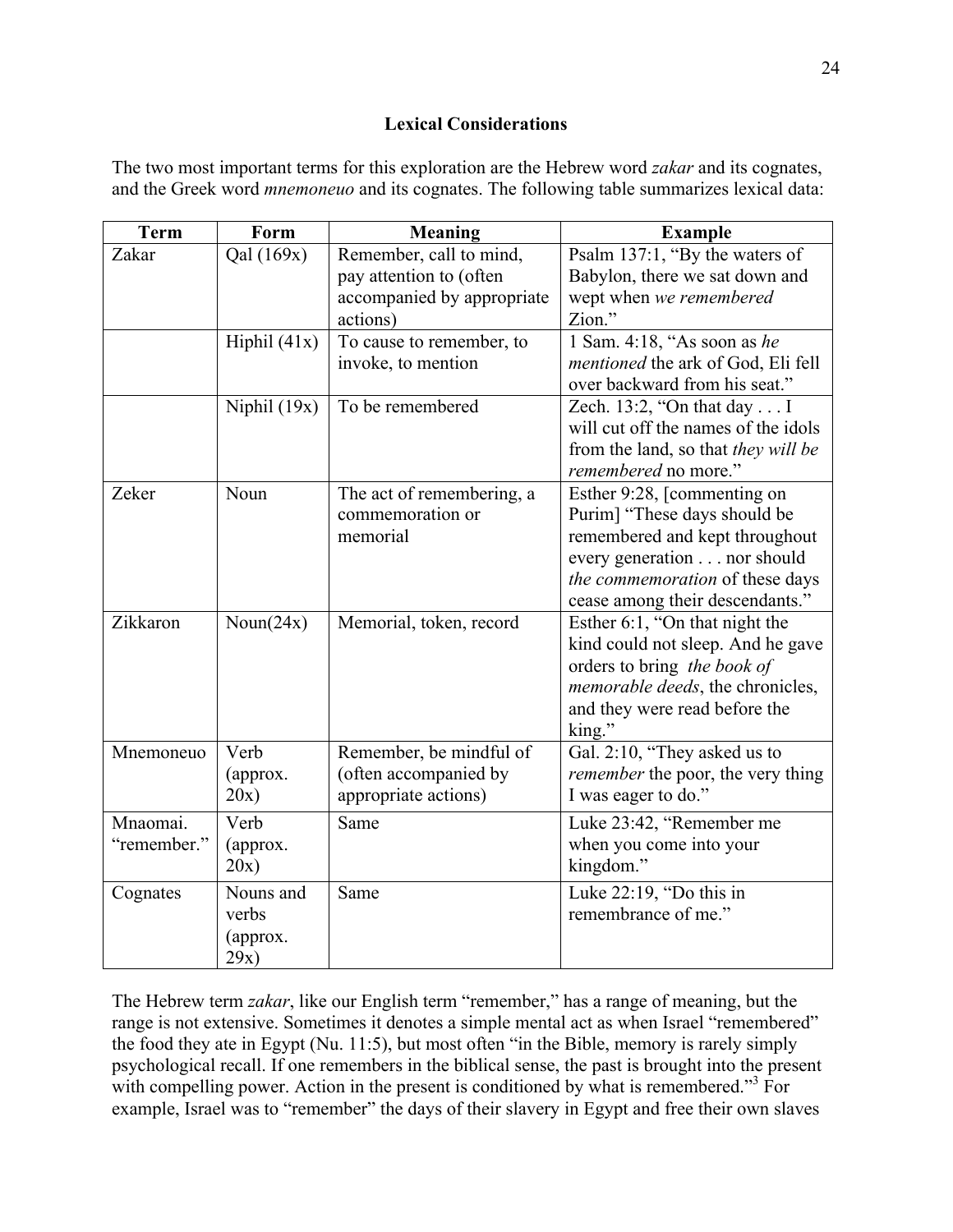every six years (Dt. 15:15). Israel was also to "remember" the Sabbath by keeping it holy (Ex. 20:8). Joseph asked the cupbearer to "remember" him before Pharaoh (Gen. 41:14), that is, mention him favorably to Pharaoh. And Hannah vowed that if the Lord would "remember" her, she would dedicate her son to the Lord (1 Sam. 1:11). While the majority usage of the English word "remember" is limited to "psychological recall," an older definition captures the biblical connotations: "to bear a person in mind as deserving a gift," as when we say that "the company always remembers its employees at Christmas," and the child at the party says to the host who is passing out treats, "Remember me!"

Linguistic scholar Stephen Renn states, "When *zakar* is associated with God, divine 'remembering' signifies Yahweh's intention to implement the next state of his redemptive plan, whether it be his purpose to bless or (less frequently) bring down judgment.<sup>34</sup> The synonymous parallelism of Hebrew poetry confirms that *zakar* means more than mental recall. In the lines following *zakar*, the idea of God remembering his people is elevated to "blessing" (Ps. 115:12- 13), "rescue" (Ps. 136:23-24), and "helping" (Ps. 106:4).

Israel was to remember the laws and statutes (Num. 15:3 ff., Neh 1:8, Mal. 4:4), God's redemptive deeds (Dt. 6:17), and YHWH himself (Dt. 8:8, Neh. 4:14, Eccl. 12:1, Jer. 51:50). "Part of the identity of the people of God comes from remembering God's great acts and faithfulness and the origins of His people. Remembrance leads to gratitude and praise for the present and hope and security for the future."<sup>5</sup> But while gratitude often accompanies this term, the greatest number of uses of *zakar* occurs in the psalms of lament: the psalmist strengthens himself when he remembers the glad shouts and songs of praise (42:5), but he also groans when he remembers God (77:3) and the days of old (143:5).

The opposite of remembering is, of course, "forgetting" (*shakah*—used about 100x in the OT), and this term also implies more than simple mental act. To forget God means to worship other gods (Dt. 8:19) and disobey the commandments (Dt.8:11). "Forgetting" is parallel to "forsaking" (Is. 49:14) and "rejecting" (Hos. 4:6). Forgetting is an important term and concept in the New Testament as well as the Old. The Greek words are *lanthano* (vb.) and *lethe* (noun). James 1:22- 25 speaks of being "doers and not hearers only." The one who is merely a hearer is like a man who looks at himself in the mirror and then forgets what he has seen, "but the one who looks into the perfect law . . . and perseveres, being no hearer who forgets but a doer who acts, he will blessed in his doing" (v. 25). As in the Old Testament, "forgetting" is nearly synonymous with disobeying, or at least with lack of fervor for the will of God.

The Greek terms, *mnemoneuo* and its cognates, are similar in denotation and connotation to zakar. The Greek may lean slightly toward "mere mental recall," but the leaning is not severe. We are to "remember" those in prison (Heb. 13:3), probably meaning that we should pray for them; and we are to remember our spiritual leaders (Heb. 13:7), meaning that we should submit to them. God has "helped his servant Israel, in remembrance of his mercy" (Luke 1:54). And Paul commends the Corinthians because they remember him "in everything and maintain the traditions even as [he] delivered them" (1 Cor. 11:2). In the New Testament, memory changes attitudes and actions, as when the disciples remembered Jesus' predictions of his resurrection, and they believed (John 2:22, 12:16). Similarly, the church of Ephesus should remember from where they had fallen, repent, and do the works they did at first (Rev. 2:5, cf. 3:3).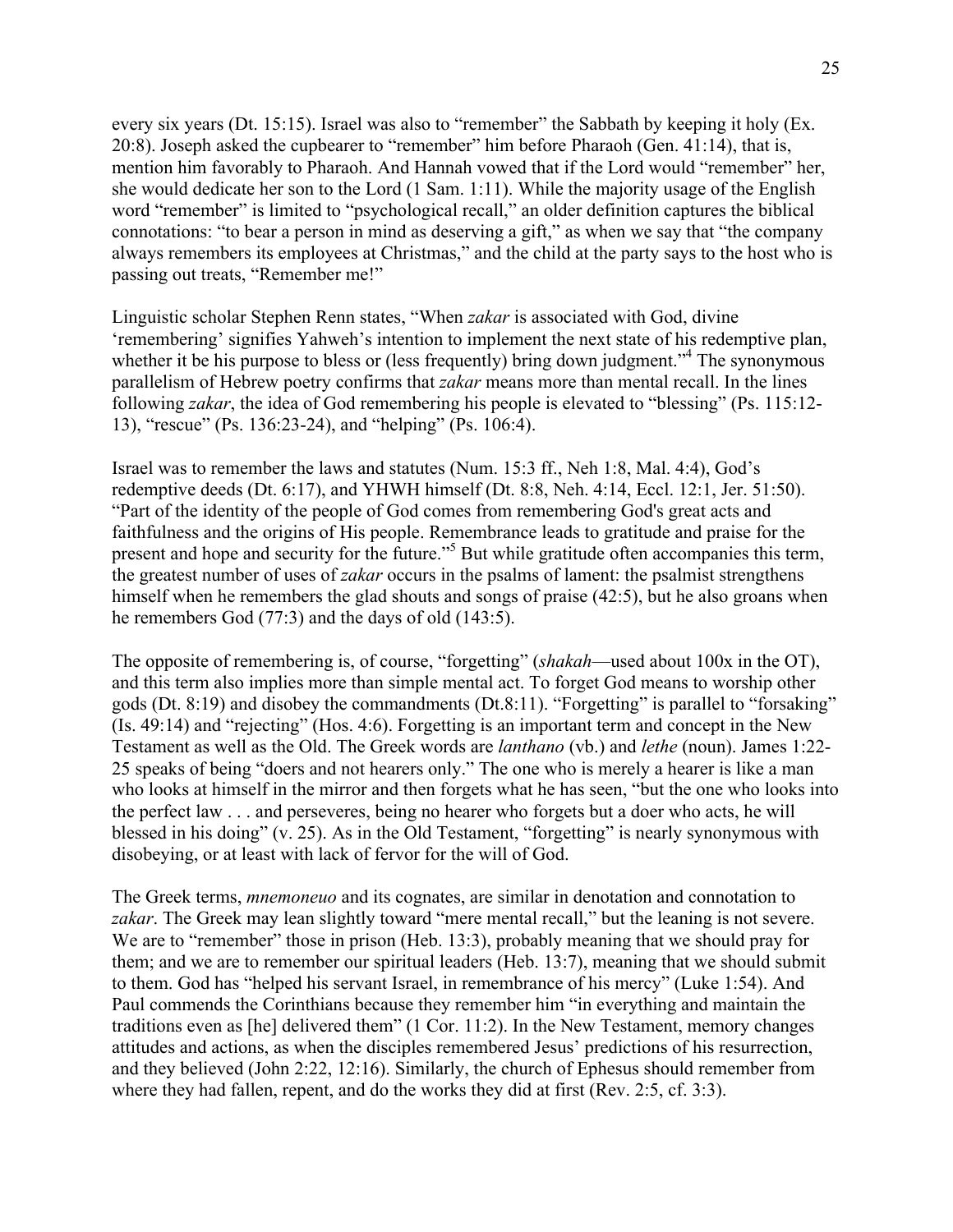Blair's summary of the Old Testament concept of memory also pertains to the New Testament concept: an "active relationship to the object of memory that exceeds a simple thought process. Memory awakens a past event to realization because of its present significance. 'Remember' connotes consciously to 're-member' oneself to the object."6 Quoting Brevard Childs, Old Testament scholar Bruce Waltke says, "*Remembrance equals participation.*" 7

### **Memory in Biblical Contexts of Preaching**

The theme of remembering appears throughout the Bible, but three portions of sacred Scripture bear special consideration to help answer this paper's research question (what might a biblical theology of remembering contribute to homiletics?) Moses addresses the people of Israel in Deuteronomy, and there we see him emphasize memory. The prophets do the same, as do the Epistles, the closest approximation we possess of what preaching to believers sounded like in the early Church.

#### **Deuteronomy**

The covenant people were poised, ready to enter the Promised Land, but they had not witnessed the redemptive acts of the Exodus as their fathers had, and they were not present when YHWH made the covenant. Yet these people, not just their fathers, are the covenant subjects of the same God and are still participating in the ongoing story of redemption. However, having not witnessed God's mighty deliverance, they must now depend on memory as the link between the past and the present.<sup>8</sup> Thus the book of Deuteronomy, Moses' farewell address to Israel, stresses time and time again that they must remember. What must they remember and not forget? Their slavery in Egypt (16:12, 24:22); their deliverance, often with wonders (5:15, 6:12, 7:18-19, 8:14, 15:15, 16:3, 24:18); the making of the covenant at Horeb (4:9-13, 23); YHWH himself (4:39-40, 8:11, 14, 18, 19); the commandments (11:18, 26:13); their rebellion in the wilderness and God's discipline (8:2, 14-16, 9:7, 24:9); Amelek (25:17-19); and the days of old (32:7).

The prompting of memory occurred both nonverbally and verbally at the major festivals, Passover and Booths. That is, the ceremonies, rich with sensory experience (sight, sound, smell, taste, and touch) recounted the Exodus nonverbally, and the regular reading of the Law at those festivals reminded the people verbally of the covenant stipulations. Waltke elaborates on the verbal mode:

The founding generation uniquely experienced the events that gave birth to Israel as a nation. . . . Their children, however, do not see these events (11:5), and they must not expect God to repeat them (30:11-14). Rather, God speaks to future generations through their periodic reading of the covenant  $(17:18; 27:3; 31:9-13, 26)$ ... Israel perceives God principally with their ears, not with their eyes. Memory becomes the divine instrument for maintaining the continuity of Israel and for upholding the divine welfare of those within it. Memory actualizes the word.<sup>9</sup>

Waltke's choice of the term "actualize" echoes Childs who explains that "actualization occurs when the worshipper experiences an identification with the original events. This happens when he is transported back to the original historical events. He bridges the gap of historical time and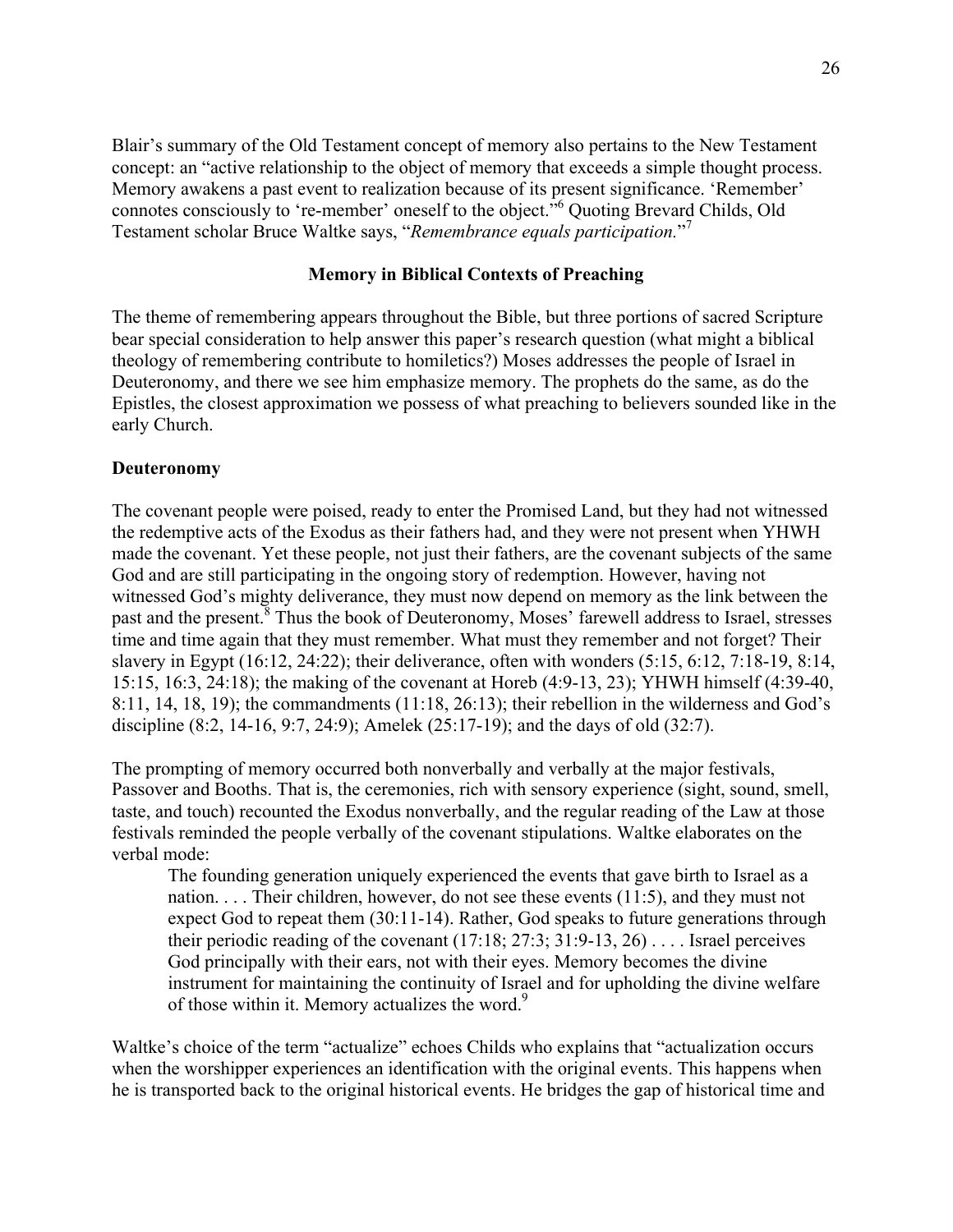participates in the original history."<sup>10</sup> He continues: "Actualization is the process by which a past event is contemporized for a generation removed in time and space from the original event. When Israel responded to the continuing imperative of her tradition through her memory, that moment in historical time likewise became an Exodus experience."<sup>11</sup> Taking his stance as a "remembrancer," Moses recounted past events to convince the present generation that God should be counted on today. By commemorating and recalling the past—the Exodus in particular—God's people are moved to align themselves with God's ongoing covenant stipulations.

One way actualization occurs, the way that is most important to this paper, is by the creation of discourse—sermons. Notice how Moses performs actualization by identifying the generation which came out of Egypt with the current generation standing before him:

When your son asks you in time to come, "What is the meaning of the testimonies and the statutes and the rules that the Lord our God has commanded you?" Then you shall say to your son, "We were Pharaoh's slaves in Egypt. And the Lord brought us out of Egypt with a mighty hand. And the Lord showed signs and wonders, great and grievous, against Egypt and against Pharaoh and all his household, before our eyes. And he brought us out from there, that he might bring us in and give us the land that he swore to give to our fathers. And the Lord commanded us to do all these statutes, to fear the Lord our God, for our good always, that he might preserve us alive, as we are this day." (Deut. 6:20-24)

Moses' use of identification is not simply a rhetorical strategy; it is an exposition of a theological fact. The people of God are *one* people.

Similarly, in Deuteronomy 26:6-9 he conflates time: "The Egyptians treated *us* harshly and humiliated *us* and laid on *us* hard labor. Then *we* cried to the Lord, the God of our fathers, and the Lord heard *our* voice and saw *our* affliction, *our* toil, and *our* oppression. And the Lord brought *us* out of Egypt with a mighty hand and an outstretched arm, with great deeds of terror, with signs and wonders." Not only does Moses enfold the past into the present (cf. Deut. 5:2-5), he also gathers in the future generations: "It is not with you alone that I am making this sworn covenant, but with whoever is standing here with us today before the Lord our God, and with *whoever is not here with us today*" [emphasis added].<sup>12</sup> (Deut. 29:15)

The rhetorical situation which Moses faced is similar to the one Christian preachers face today.<sup>13</sup> We too stand on the brink of full deliverance, but we too are separated from the great deeds of redemption. So Christians lean heavily on memory to keep our hope alive and faith strong. Our ceremonies, particularly the Lord's Supper, and our discourse, particularly our Scripture reading and sermons, should prompt memory to actualize the past with compelling power.

## **The Prophets**

The prophets were remembrancers par excellence. They drummed a metronomic cadence of covenant stipulations, incentives, and warnings. As spokespersons of YHWH their cadence was so uniform and unceasing that Andrew Thompson claims they were in danger of being monotonous: "Even a casual reader will find the same themes over and over again: God's goodness, God's deliverance, God's law, the people's rebellion, God's judgment, God's salvation. Short oracles are stacked together by the dozen, prophecy after prophecy, repeating the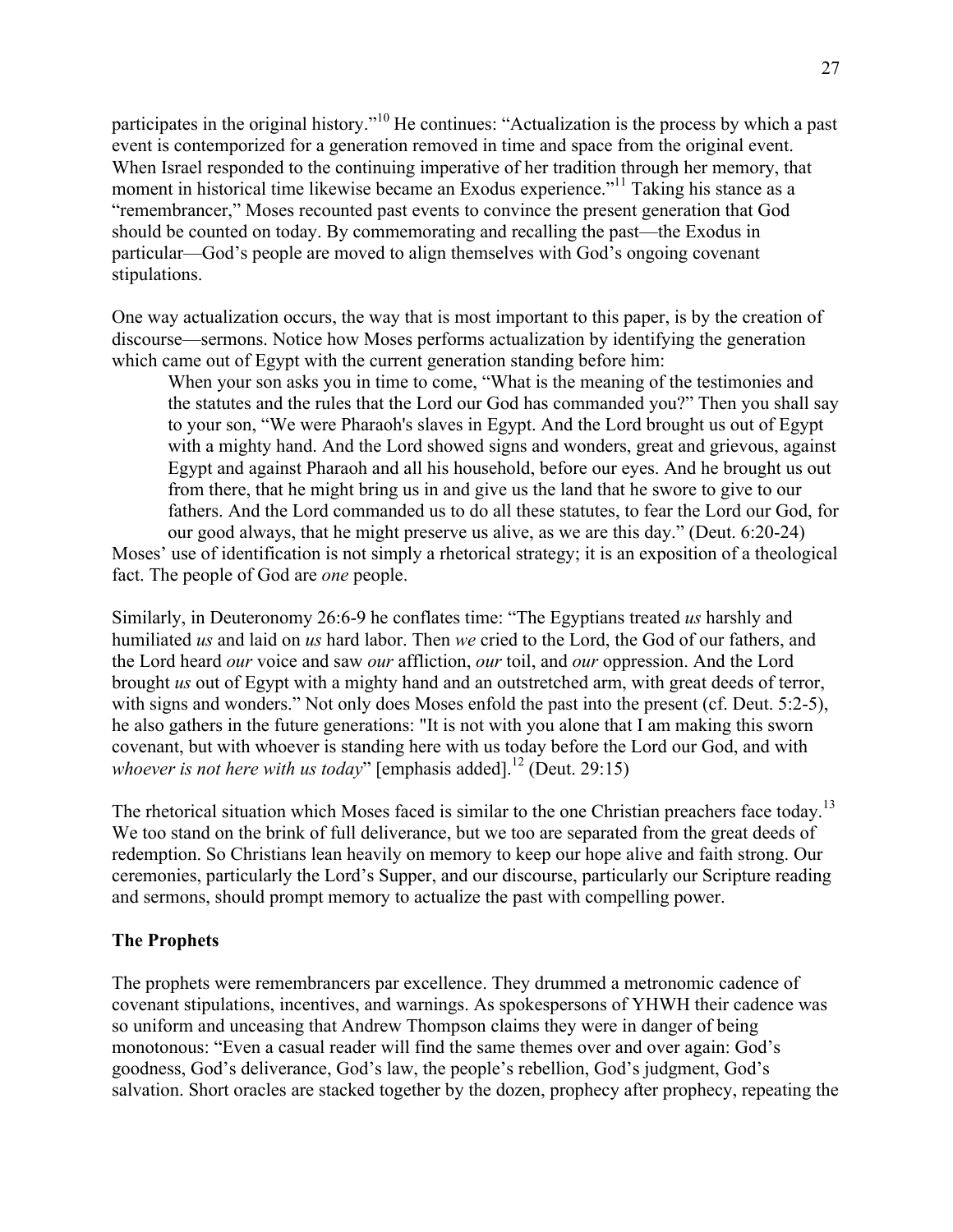same thing." <sup>14</sup> Harkening back to the Exodus and Sinai, the prophets relentlessly drummed a message of deliverance, gratitude, and obligation.

One way they avoided the potential snare of monotony was by varying the form and mood of their prophecies (I comment on this in the last part of this paper), but they never varied the content. Jeremiah reminds the people of the ten commandments (7:9); Habakkuk echoes Deuteronomy when he warns of foreign conquest for covenant breakers (Hab. 1:5-11, Deut. 28:49-51); and Amos, like Moses, actualizes the past by conflating it with the present: "God brought you up out of the land of Egypt and led you forty years in the wilderness" (2:10).

The prophets' rhetorical situation, like Moses,' also parallels the task set before Christian preachers. Thompson states:

They both (Israel and the church) live under the same covenant LORD, who does not change in his character or affections. They both live in the light of his past deeds for their good (whether the promises to Abraham, the Exodus, the Davidic Kings, or the climactic salvation found in the death and resurrection of Christ). They both live under his demands for love and obedience as his people. And they both live in hope that God's promises of ultimate salvation and judgment will be fulfilled. Our hope is the return of Christ, the Second Advent, when he will defeat his enemies and pour out his grace to his church. The church's covenant situation is remarkably similar to Israel's.<sup>15</sup>

The parallel rhetorical situation is also present in the Epistles.

#### **Epistles**

Like Moses and the Prophets, Paul and the other NT letter writers regularly remind the recipients of what they already know and believe. A handful of examples demonstrate this:

(Rom 15:14-16) I myself am satisfied about you, my brothers, that you yourselves are full of goodness, filled with all knowledge and able to instruct one another. But on some points I have written to you very boldly *by way of reminder*, because of the grace given me by God to be a minister of Christ Jesus to the Gentiles.

(Phil 3:1-3) Finally, my brothers, rejoice in the Lord. *To write the same things to you is no trouble to me and is safe for you*. 2 Look out for the dogs, look out for the evildoers, look out for those who mutilate the flesh. 3 For we are the real circumcision, who worship by the Spirit of God and glory in Christ Jesus and put no confidence in the flesh

(Jude 5, 17) "Now I want to *remind* you, although you once fully knew it, that Jesus, who saved a people out of the land of Egypt, afterward destroyed those who did not believe . . . . You must *remember*, beloved, the predictions of the apostles of our Lord Jesus Christ."

(2 Peter 1:13-16) I think it right, as long as I am in this body, to stir you up by way of *reminder*, since I know that the putting off of my body will be soon, as our Lord Jesus Christ made clear to me. And I will make every effort so that after my departure you may be able at any time to *recall* these things.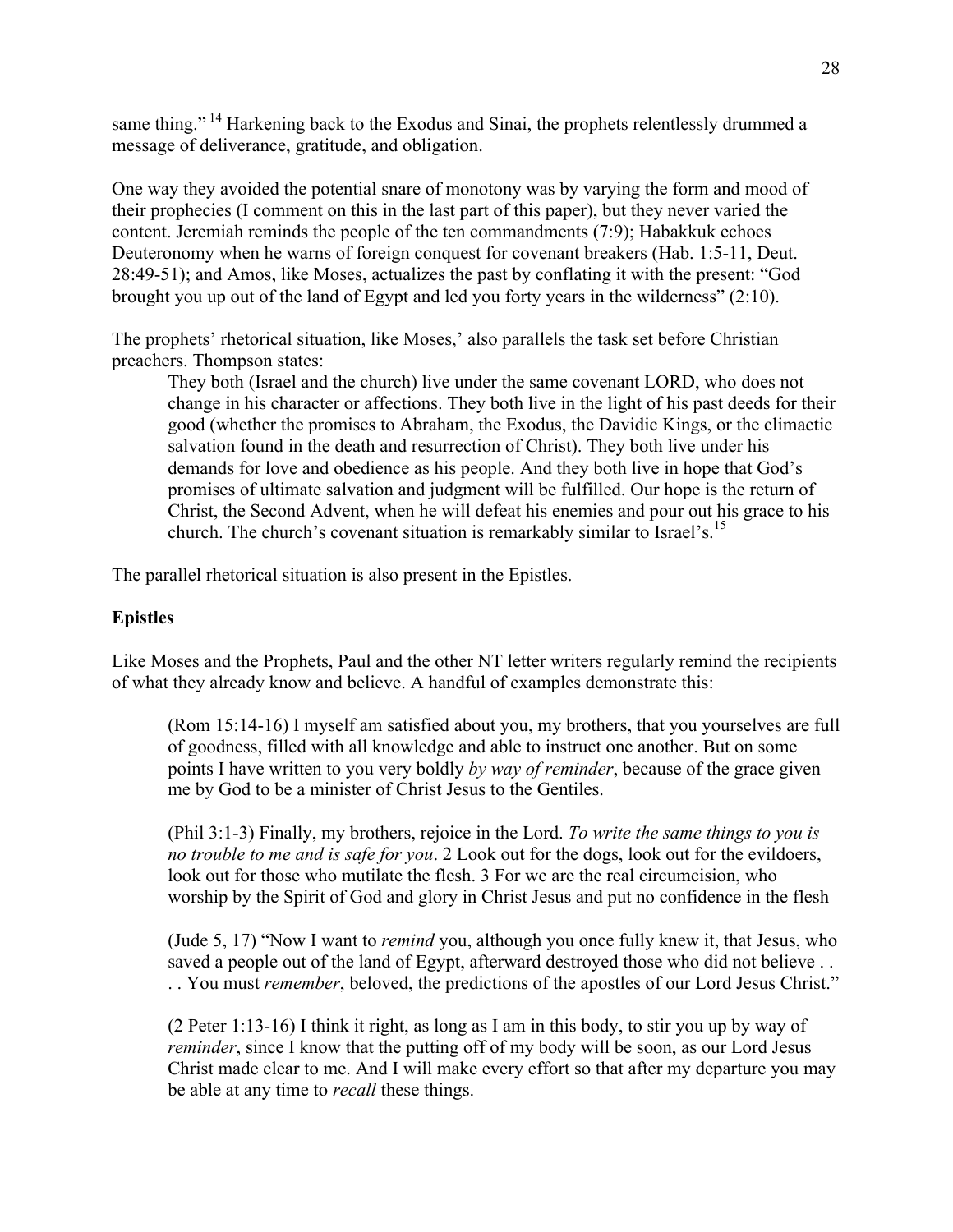(2 Peter 3:1-2) This is now the second letter that I am writing to you, beloved. In both of them I am stirring up your sincere mind by way of *reminder*, that you should *remember* the predictions of the holy prophets and the commandment of the Lord and Savior through your apostles.

New Testament scholar James Thompson argues that the epistles are the best examples we have of what preaching to believers sounded like in the infant Church.16 Thus, to preach to the Church, as the apostles did, we should stir memory.

Furthermore, when the recipients of epistles are preachers, such as Timothy and Titus, and the Holy Spirit through the Apostle instructs them how to pastor the Church, we contemporary pastors pay special attention:

(2 Tim. 2:8, 14) "*Remember* Jesus Christ, risen from the dead, the offspring of David, as preached in my gospel . . . . *Remind* them of these things, and charge them before God."

This command is especially important for us because *we* are to remember Jesus Christ and then remind *parishioners* of him and his commands.

(Titus 3:1) "*Remind* them to be submissive to rulers and authorities, to be obedient, to be ready for every good work."

In addition to these overt instances and commands of reminding, the general structure of epistles also demonstrates that preachers are the Lord's remembrancers. That is, the well-known structure of indicative-imperative suggests that the authors of the epistles saw one of their tasks as reminding the Church of what they had learned previously and then exhorting them to obedience based on that theology. Just as the Lord began the Decalogue with the indicative, "I am the Lord who brought you out of Egypt," so Paul and the other writers stir the recipients' theological memory of redemption so that they will live in fidelity to their deliverance. The proof of memory is fidelity. $17$ 

Thus far in this paper, lexical and contextual data are supporting the thesis that when preaching to people in the covenant, we should see the stirring of memory as an important function of preaching. Turning now more explicitly to theology derived from this data, the thesis can be explored in more depth.

## **Theology**

The Christian Faith, as well as the Jewish, is grounded in history. We do not follow cleverly devised stories, but rather the Word made flesh who was born of the virgin Mary, suffered under Pontius Pilate, died, was buried, and rose again. The cross (and the Exodus) happened in space and time. Thus, preachers in the Bible such as Moses, the Prophets, and the Apostles reminded their auditors over and over again of facts historical and facts theological. The two cannot be, or at least should not be, separated. Blair summarizes the Bible's sermonic argumentation which is grounded in history: "What God has done is regarded [consistently in the Bible] as offering conclusive understanding of what he is doing and what he will do.<sup>"18</sup> Both Israel and the Church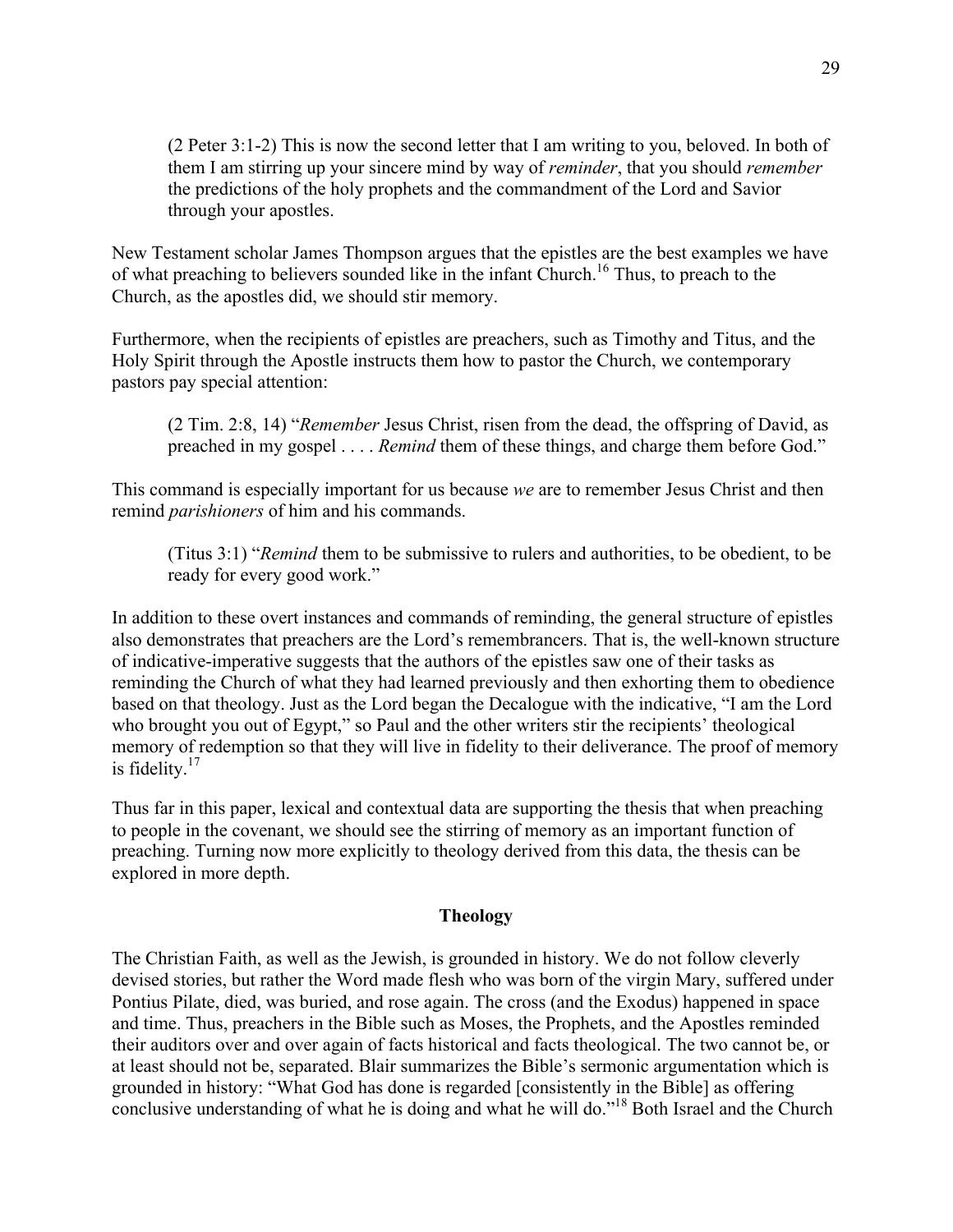are witnesses and heralds. In a sense, all expository preaching is simply repeating what has already been stated.<sup>19</sup>

In Noth's phrase, we actualize actualizing history by "re-presenting" it.<sup>20</sup> Unlike God, who is both omniscient and omnipresent, so that all history is immediate to him, "man in his inevitable temporality cannot grasp this present-ness except by 're-presenting' the action of God over and over again in his worship."21 Theologian John Davis, states that when the Church re-presents the old, old story of redemption "through word, sacrament and Spirit, the assembly experiences sacred 'time travel,' reexperiencing with the Lord and his people the power of the saving events of the past, as well as tasting the reality of the future new creation in the 'down payment' of the Holy Spirit."<sup>22</sup>

Preachers might ask: how does actualization occur when the preacher reminds the listeners of what God has done in the past? How does "sacred time travel" occur when the preacher represents the old, old story? Theologically, the answer may be that God's words do things. They have performative power, what a speech-act theorist would call "illocutionary force." Just as matrimony is inaugurated with the statements "I do" and "I pronounce you husband and wife," so do God's words accomplish what they name. When God said, "Let there be light," there was light. And when the Lord Jesus said, "This cup that is poured out for you is the new covenant in my blood," a new covenant came to be. Through the ministry of God the Holy Spirit, the Word is a lamp that illumines, a fire that consumes, a hammer that breaks stony hearts, a sword that pierces, a mirror that reveals, and milk that nourishes. When the preacher faithfully re-presents redemptive history and asserts again the doctrine that God has already revealed, then, to quote Childs, "The worshipper experiences an identification with the original events . . . . He bridges the gap of historical time and participates in the original history."<sup>23</sup> We see the hand of God smite the Egyptians on our behalf, part the Red Sea for our deliverance, and provide manna and water for us in the desert. We see the sun darkened and feel the ground shake when our greater Moses performed a greater deliverance. We too stand at the empty tomb to and hear the angel, "He is not here. He is risen." Memory becomes participation. To quote Blair again, "The past is brought into the present with compelling power. Action in the present is conditioned by what is remembered<sup>"24</sup>

If the performative power of God's words helps explain the theology of actualization (although the process is still, admittedly, beyond our ability to fully comprehend), then it should be obvious that preachers must do exposition. The power is in the Word. When preachers do a good job of reminding believers of what the Church knows and believes, and when God give their words performative power so that those words kindle faith, then the commonplace functions of preaching I mentioned early in this paper—to explain, prove, and apply—take place without too much rhetorical labor.

Preachers may also ask why believers need to be reminded. The short answer is because we forget. Aslan said it this way: "I give you a solemn warning. Here on the mountain I have spoken to you clearly: I will not often do so down in Narnia. Here on the mountain, the air is clear and your mind is clear; as you drop down into Narnia, the air will thicken. Take great care that it does not confuse your mind."<sup>25</sup> A confused mind ("forgetting" in the sense of mental recall)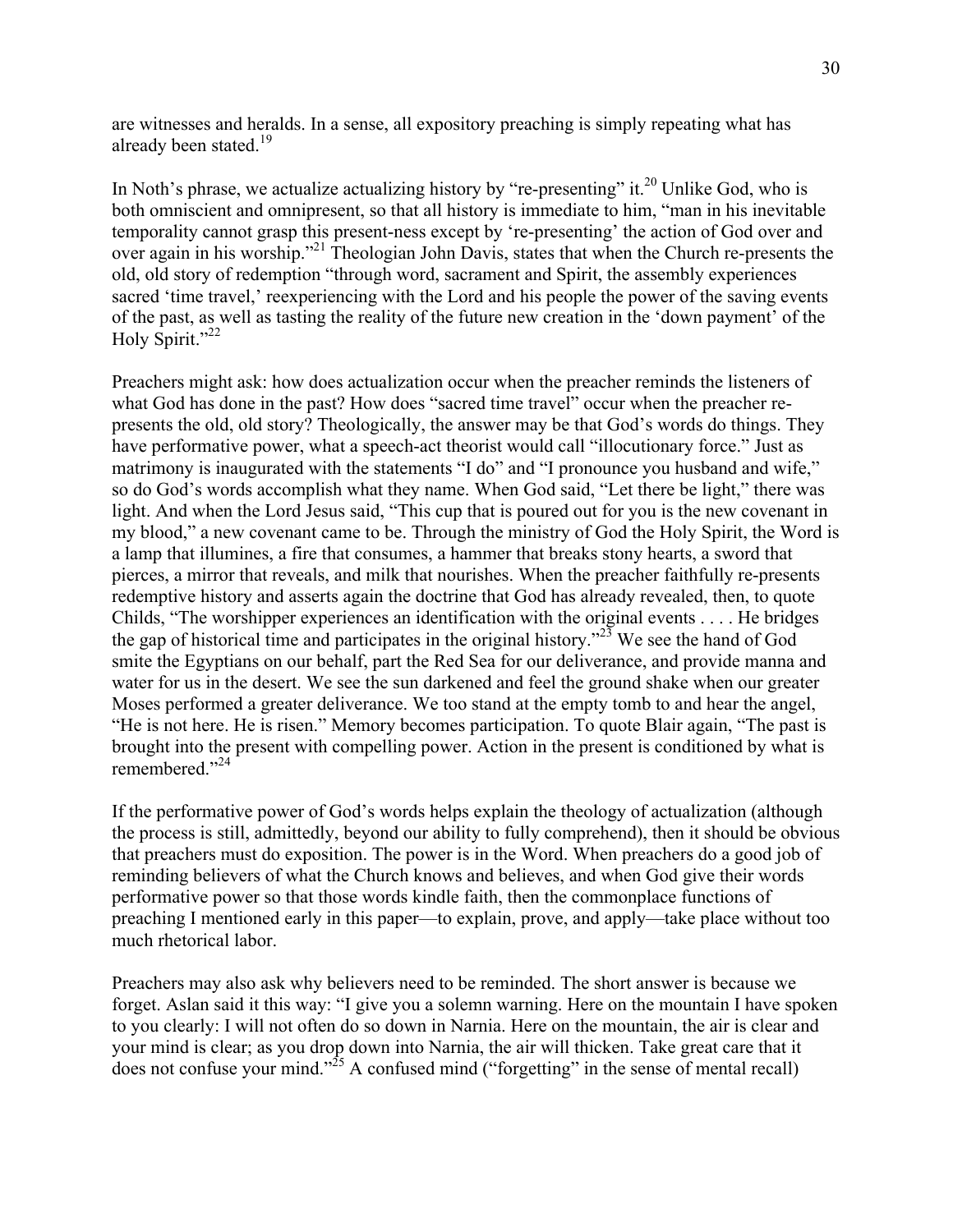leads to straying feet ("forgetting" in the sense of forsaking). So preachers serve as remembrancers so that the minds of the faith-family will be clear.

The conviction that preachers must do exposition needs no further elaboration for members of the EHS, but to conclude this paper, a brief list of practical implications may be beneficial. If the reminding-function of preaching is central, not peripheral, when preaching to people in the covenant, then expository preachers want to know *how* to serve as God's remembrancers. A bland and bald recitation of salvation history, as if we were reading the genealogies of the kings of North Umbria, will not prompt memory and kindle faith because another theological truth comes into play here: God has ordained his truth to be conveyed through human agents. Those agents must embody the Word as clear, passionate, sincere, and creative messengers like the prophets and apostles.

## **Practical Suggestions**

Preaching-as-reminding will come as good news to some preachers who have been shamed into believing that every sermon has to be an original work of art. But other preachers will raise a skeptical eyebrow. "Preaching-as-reminding sounds monotonous," they say. "Repeating what believers have heard since they were children sounds like a homiletical nightmare, like preaching at Christmas fifty-two weeks a year." But preaching-as-reminding should not be empty repetition, formalistic and perfunctory. Rather, it is the work of soul-watchers who minister where the air is thick. Our people (and we) need reminders of the great truths of the Faith. Furthermore, take heart that listeners often enjoy reminders. We are like the hobbits who "liked to have books filled with things that they already knew, set out fair and square with no contradictions."<sup>26</sup>

None of the suggestions below are likely to be "news" to members of the EHS. They are just reminders. Other suggestions could also be added dealing with the importance of delivery which prompts a reciprocal response from the audience, illustrations that make old truths "present," and effective Scripture recitation, but the three suggestions below dealing with homiletical purpose, style, and arrangement are enough to point the way on how preaching-as-reminding can avoid monotony.

#### **1. The Purpose of Preaching: Present Worship.**

Remembrancers do not lecture about the text. They worshipped God as they prepared the sermon, continue to worship as they step into the pulpit, and prompt the congregation to worship as they listen. Based on his observations of preaching in Ethiopia, Victor Anderson advises western preachers to conceive of a good sermon as "one that ushers the audience into a heightened sense of God's powerful presence at the preaching event."<sup>27</sup> Anderson contrasts "comprehension," an indispensable goal of every sermon, with "apprehension" which "draws listeners into concrete experience and particularly touches pathos.<sup>728</sup> To illustrate this concept, Tim Keller uses the analogy of parents feeding their child baby food. The child may be uninterested, so the parents taste the food: "Mmmm! Yummy!" They model the response they want and the child follows their lead. They are partakers and prompters about the glory of the food. Likewise, preachers have to taste and see the glory of statements like these: "God is the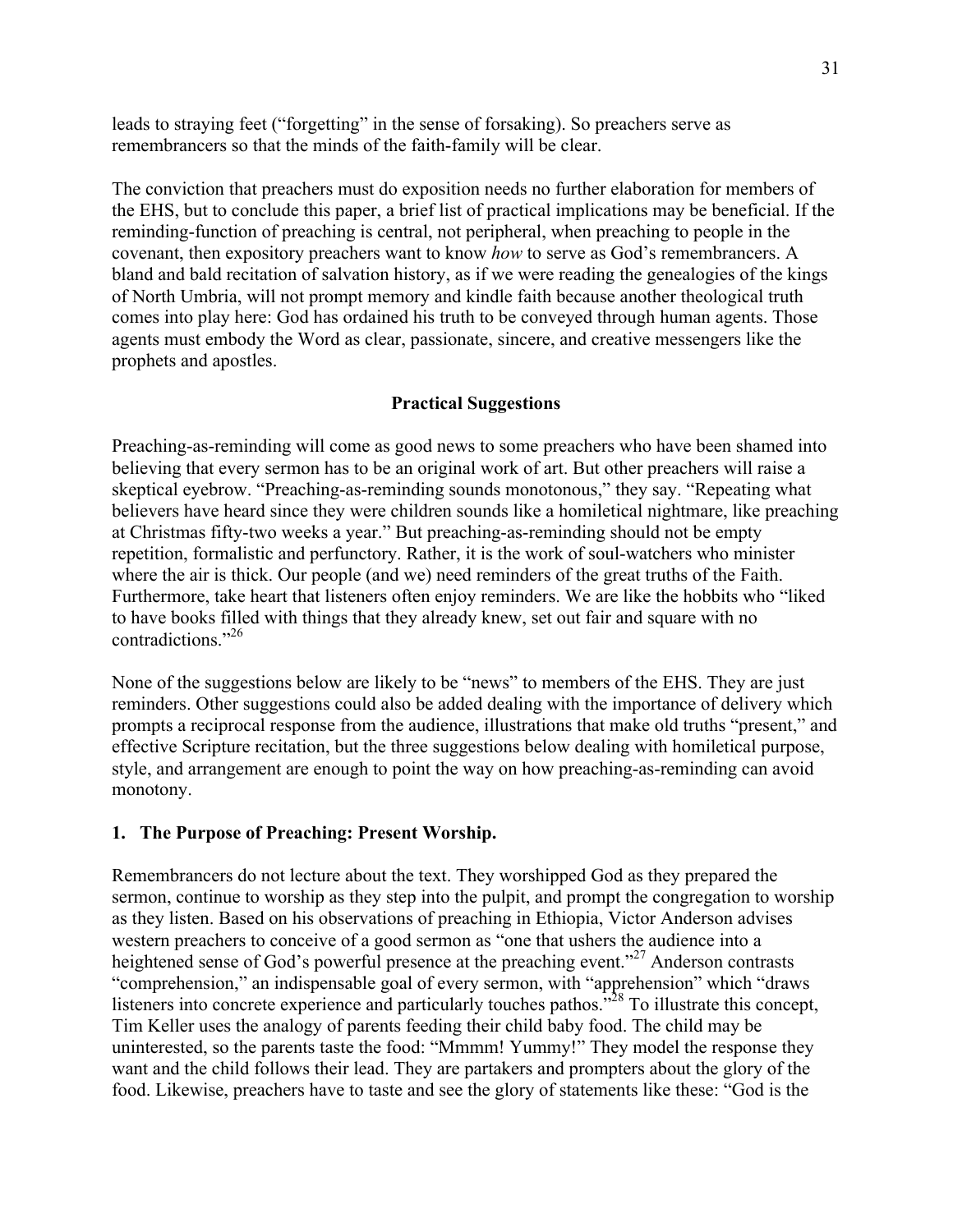creator and owner of all that is"; "heaven is our hope"; and "whoever believes in him will not perish but have everlasting life." To mix my metaphors, when the preacher burns, the people catch fire. Much of this "burning" comes through the nonverbal channels of delivery, but such delivery cannot be conjured ex nihilo; it is the fruit of meditation.

# **2. Style: Clothe Stirring Thoughts in Stirring Words.**

Commenting on Cicero's three offices of the orator, Augustine said that "teaching" relates to doctrine/content, but that "delighting" and "moving" depend on style. The *way* we say *what* we say is crucial to avoid monotony when reminding believers of what they already know. Listeners are rarely moved if the sermon is not phrased movingly. This is one of the lessons we learn from the prophets. Their message was potentially monotonous, but they found fresh ways to speak the repetitive message about the covenant curses and blessings. Thus, a genre-sensitive handling of those texts will help us capture the same moods and forms they used. For example, Greidanus suggests that "when the prophecy is in poetry, the sermon can emulate the prophecy's use of concrete imagery. When the prophecy spins out a metaphor, the sermon can follow suit and allow the audience to participate in this new and often surprising vision.<sup> $29$ </sup>

Three specific tools of style may help God's remembrancers. The first is the **refrain**. Fred Craddock, a master stylist, points out how a recurring line or phrase can build intensity, as when Marc Antony repeats in his funeral oration for Julius Caesar, "and Brutus is an honorable man." Each time he speaks that ironic line, it generates new insight for the crowd and intensifies their emotions.<sup>30</sup> Senior members of the EHS may remember our second conference, held at DTS, when Calvin Miller preached from 1 Corinthians: "We preach Christ crucified." As he urged us to declare the gospel without spin, regularly and simply, he used the refrain: "What do we preach? Just a pronoun, a verb, a noun, and an adjective. 'We preach Christ crucified.'" While it is hard to capture the dynamics of that oral event in the medium of print, perhaps you can imagine a small group of sincere homileticians receiving this reminder by a senior member of their guild. Every time he asked "What do we preach?" and answered: "Just a pronoun, a verb, a noun, and an adjective," he imparted no new information, but he moved us to do what we already believed.

Closely related to the refrain is the **epitomizing phrase**. In a fascinating study of the instructional techniques of the rabbis in the first century, Birger Gerhardsson states:

When a teacher's words are accorded considerable authority and when an attempt is made carefully to preserve them . . . brevity and conciseness are important virtues . . . . There was a very active consciousness of the importance of such concentration, of condensing material into concise, pregnant—and if possible also striking, pithy and succinct—sayings.  $31$ 

Gerheardsson quotes one of the ancient rabbis who exemplifies the pithy saying: "A sharp peppercorn is better than a basket of gourds."<sup>32</sup>

Followers of big idea preaching already know the value of communicating the essence of the sermon in a crafted sentence, so why not take this homiletical wisdom to the next level: big idea *ministry*? In his books and sermons, John Piper often repeats this dominating thought: "God is most glorified in us when we are most satisfied in him." Piper relates all topics (missions,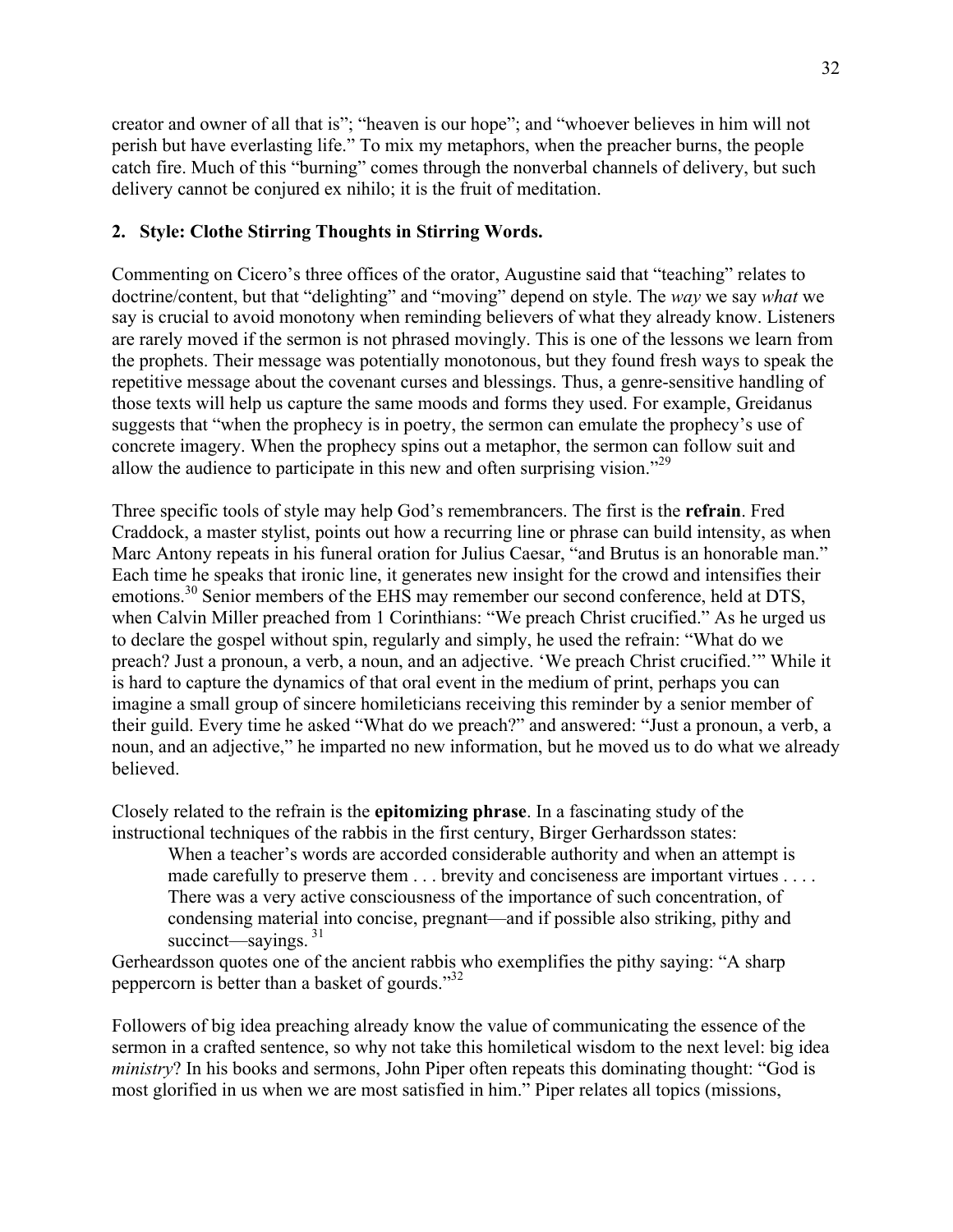preaching, children's ministry, giving, etc.) to that overarching concept. It reminds his audience of their raison d'etre. Tim Keller does something similar with this sentence: "Jesus lived the life I should have lived and died the death I should have died." That sentence is a thread woven into many sermons, a kind of supra big idea.

A third stylistic device is **parallelism**. When an orator rhythmically restates an idea rather than saying it only once, it has a greater chance of stirring the affections of the listeners. Black preaching has used these devices, of course, for centuries. White preachers have much to learn from them.

# **3. Arrangement: Use Induction When the Truth Sparks No Surprise**

A final reminder on how to preach the old, old story to folks who know the story is to use induction. Homiletician Robin Meyers calls induction "midwifery": "It is essentially Platonic because the Preacher as Teacher often helps us to remember and reaffirm what we already know."<sup>33</sup> Clergyman and novelist George MacDonald struck the same note: "The best thing you can do for your fellow man, next to rousing his conscience, is not to give him things to think about, but to wake things that are in him; that is, to make him think things for himself."<sup>34</sup>

Much more can be said about preaching-as-reminding, but my hope is that this paper will expand our concept of the purposes of preaching. We are not only teachers of those who are untaught, persuaders of those who are skeptical, and exhorters of those who are listless. We are also, especially when preaching to believers, "the Lord's remembrancers."

 <sup>1</sup> Jonathan Edwards, *Religious Affections* in *The Works of Jonathan Edwards*, vol. 2, ed. John E. Smith (New Haven: Yale Univ. Press, 1959), 115-116.

 $2 \text{ http://en.wikipedia.org/wiki/Queen%27s}$  Remembrancer. Accessed August 27, 2013.

<sup>3</sup> Edward P. Blair, "An Appeal to Remembrance: The Memory Motif in Deuteronomy" *Interpretation* 15 (1961): 43.

<sup>4</sup> Stephen D. Renn, ed. *Expository Dictionary of Bible Words* (Peabody, MA: Hendricksen, 2005), 804.

<sup>5</sup> s.v. "Memorial," *International Standard Bible Encyclopedia*, revised edition (Grand Rapids: Eerdmans, 1979), Publishing Co.) electronic version.

 $6$  Blair, "An Appeal to Remembrance," 42.

<sup>7</sup> Bruce Waltke, *An Old Testament Theology* (Grand Rapids: Zondervan, 2007), 504.

<sup>&</sup>lt;sup>8</sup> Much of the material in this section is gleaned from Brevard S. Childs who has written the most thorough study in English of the biblical theology of memory: *Memory and Tradition in Israel*, in the monograph series *Studies in Biblical Theology* no. 37 (Naperville, IL: Allenson, 1962).

<sup>9</sup> Waltke, *An Old Testament Theology*, 504.

<sup>10</sup> Childs, *Memory and Tradition in Israel*, 82.

<sup>11</sup> Childs, *Memory and Tradition in Israel*, 85.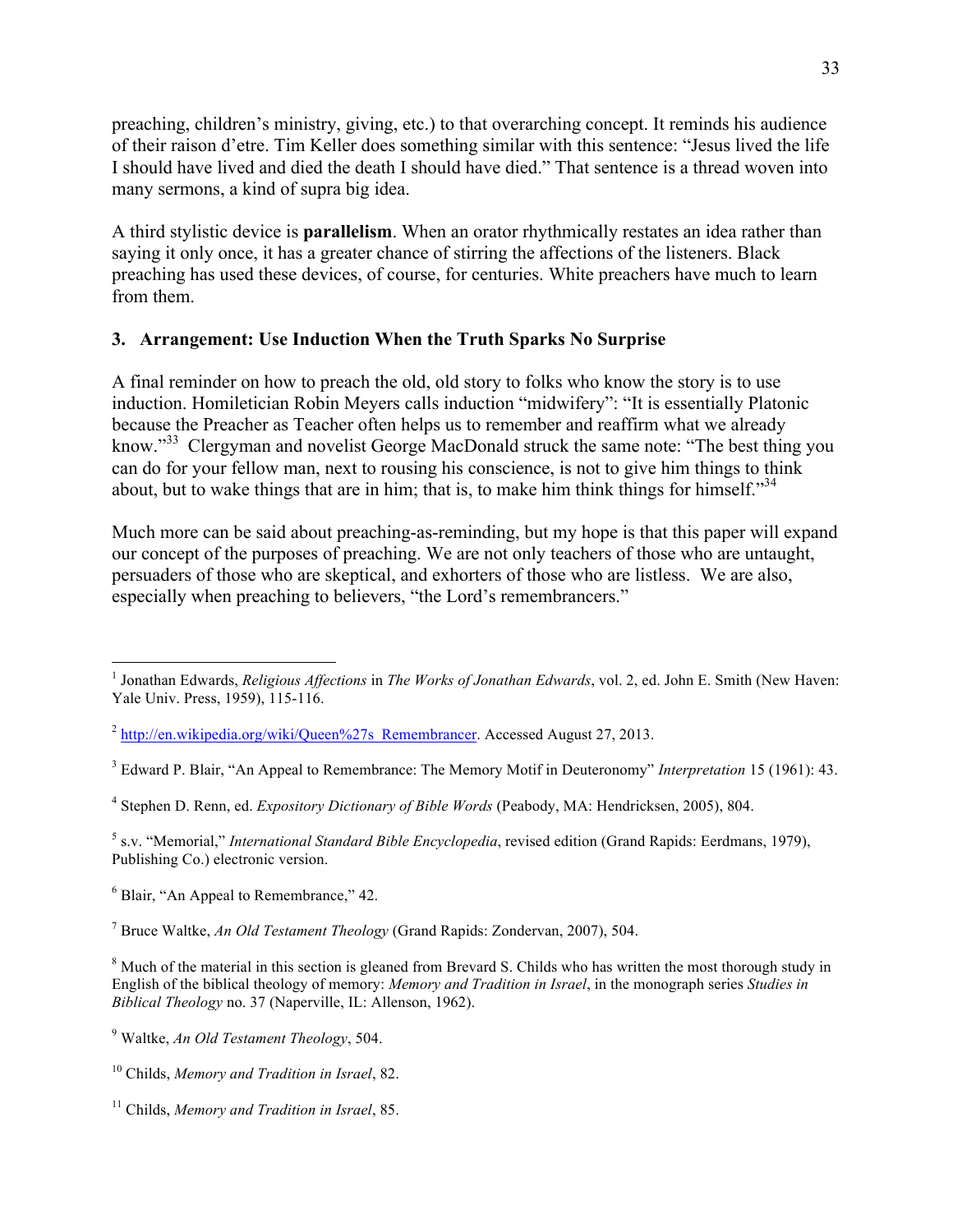<sup>12</sup> Other portions of Scripture such as Ps. 95:6-7 also conflate past and the present: "Today, if you will hear his voice, harden not your heart, as at Meribah, as in the day in the wilderness" And enthronement psalms such as 47 announce the *future* as present today.

<sup>13</sup> The term "rhetorical situation" is a technical term of rhetorical theory first developed first by Lloyd F. Bitzer, "The Rhetorical Situation," *Philosophy and Rhetoric* vol. 1 (1968): 1-14. Bitzer defines it as "a complex of persons, events, objects, and relations presenting an actual or potential exigence which can be completely or partially removed if discourse . . . can so constrain human decision of action as to bring about the significant modification of the exigence."

<sup>14</sup> Andrew Thompson, "Community Oracles: A Model for Applying and Preaching the Prophets" *J of the Evangelical Homiletics Society* (10/1, 2010): 53.

<sup>15</sup> Thompson, "Community Oracles," 42.

<u>.</u>

<sup>16</sup> James W. Thompson, *Preaching Like Paul: Homiletical Wisdom for Today* (Louisville: WJK, 2001).

 $17$  I am indebted to Russell St. John for some of the thoughts and wording in this section. Email correspondence, July 2013.

<sup>18</sup> Blair, "An Appeal to Remembrance," 41.

<sup>19</sup> Approaching Christian preaching from a secular standpoint, communication scholar Michael C. McGee defines the genre of Christian "sermon" and concludes that the primary feature of the genre is "thematic reduplication." It moves deductively from a an immutable premise derived from "Ultimate Authority" to tautological restatement of that premise as exemplified in particular situations. "Thematic Reduplication in Christian Rhetoric," *Quarterly Journal of Speech.*

<sup>20</sup> Martin Noth, "The 'Re-presentation' of the Old Testament in Proclamation" (1952), trans. James Luther Mays, rpt. in Claus Westermann, ed. *Essays on Old Testament Interpretation* (Richmond: John Knox, 1963), 76-88.

 $21$  Noth, "Re-presentation," 85.

<sup>22</sup> John Jefferson Davis, *Worship and the Reality of God: An Evangelical Theology of Real Presence* (Downers Grove, IL: IVP, 2010), 92.

<sup>23</sup> Childs, *Memory and Tradition in Israel*, 82.

 $^{24}$  Blair, "An Appeal to Remembrance," 43.

<sup>25</sup> C. S. Lewis, *The Silver Chair* (New York: Macmillan, 1953), 21.

26J. R. R. Tolkien, *The Fellowship of the Ring* (New York: Ballantine Books, 1954), 9.

<sup>27</sup> Victor D. Anderson, "Learning from African Preachers: Preaching as Worship Experience," *J of the Evangelical Homiletics Society* 10/2 (2010): 84.

<sup>28</sup> Anderson, "Learning from African Preachers," 99.

<sup>29</sup> Sidney Greidanus, *The Modern Preacher and the Ancient Text: Interpreting and Preaching Biblical Literature* (Grand Rapids: Eerdmans, 1988), 260.

<sup>30</sup> Fred Craddock, *Preaching* (Nashville: Abingdon, 1985), 175.